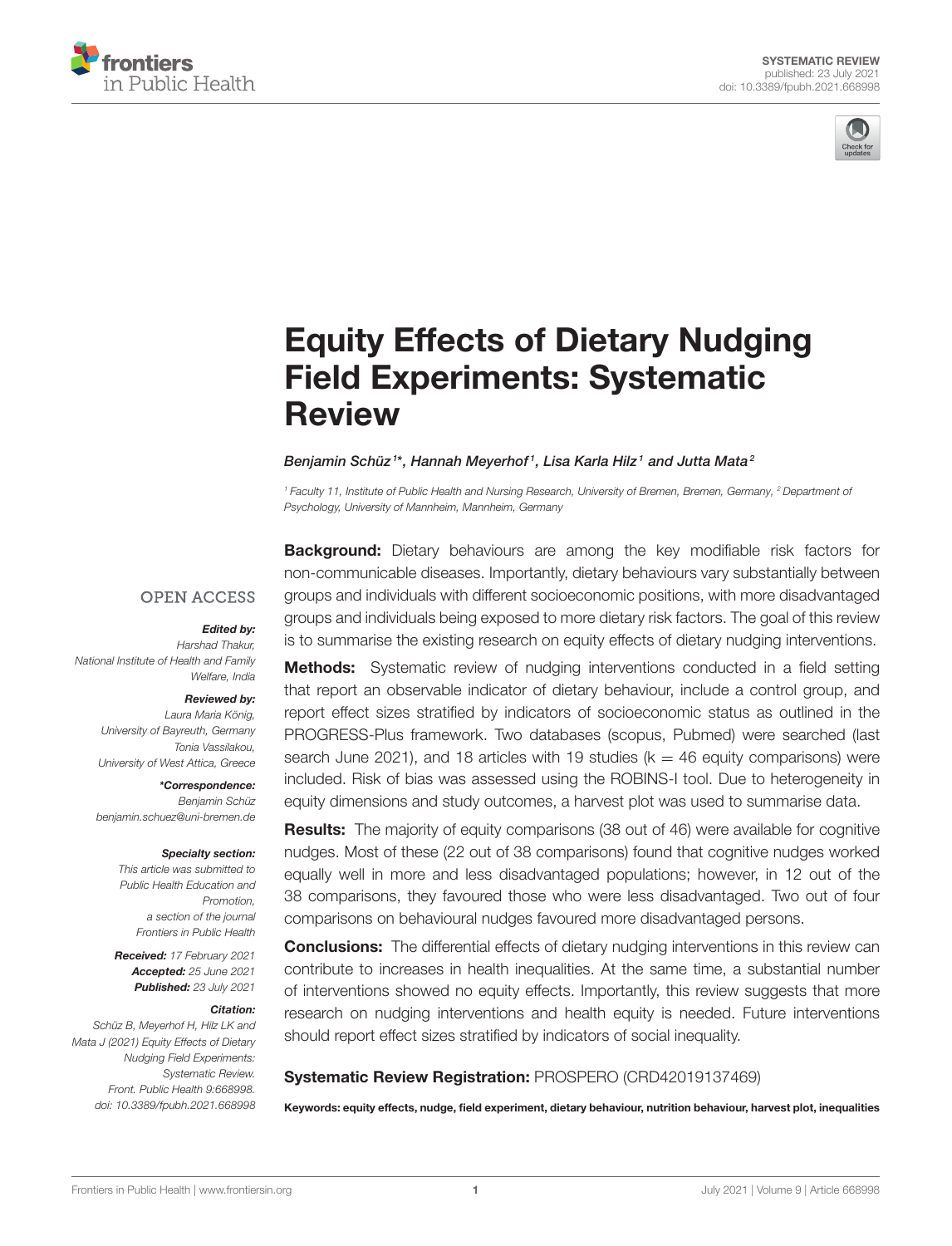# INTRODUCTION

Dietary behaviours remain among the key modifiable risk factors for non-communicable diseases such as cardiovascular disease, diabetes mellitus, or chronic obstructive pulmonary disease, thus contributing substantially to the global burden of disease [\(1\)](#page-10-0). For example, non-communicable diseases account for between 33% (in low-income countries) to 88% (in high-income countries) of deaths [\(2\)](#page-10-1).

However, dietary behaviours vary substantially between individuals and groups differing in socioeconomic position, with more disadvantaged groups and individuals being exposed to more dietary risk factors. For example, a systematic review [\(3\)](#page-10-2) found that socioeconomically disadvantaged individuals and groups consume significantly less fibre, fruits, and vegetables, and that these differences were consistent by gender and region. Similar patterns were found for sugar intake, with higher total sugar intake in more disadvantaged groups [e.g., [\(4\)](#page-10-3)]. At the same time, at least in the UK, women, older adults, and members of ethnic minorities are more likely to adhere to dietary recommendations [\(5\)](#page-10-4).

These socioeconomic differences in dietary behaviours account for about 21% of the differences in all-cause mortality according to education [\(6\)](#page-10-5).

A number of factors are discussed as being relevant in socioeconomic and sociodemographic differences in dietary behaviours, among them the relatively higher costs of foods that are nutrient-rich and low in energy density [\(7\)](#page-10-6), differences in health literacy [\(8\)](#page-10-7), as well as differences in the exposure to fast food outlets, food advertisements, and food availability in the proximal food environment such as neighbourhoods [\(9\)](#page-11-0). In terms of psychosocial determinants of individual dietary behaviour, a systematic review suggests that study-level socioeconomic status did not moderate the effects of intentions and perceived behavioural control on dietary behaviours [\(10\)](#page-11-1), but it is possible that socioeconomic differences in these determinants translate into differences in dietary behaviours [\(11\)](#page-11-2).

An influential review [\(12\)](#page-11-3) identified 6 components of effective dietary interventions on individual or population level:—price, place, product, prescriptive, promotion, and person. Here, "price" describes interventions that aim at changing the price of foodstuffs in order to increase or decrease consumption, "place" describes interventions that prescribe point-of-sales for food outlets, "product" describes interventions that aim at changing the health-relevant ingredients of foodstuffs, "prescriptive" those interventions that restrict advertising or marketing, "promotion" those that use mass media campaigns to encourage or discourage specific dietary behaviours, and "person" those that aim at person-based information and education.

More importantly, this review [\(12\)](#page-11-3) also identified socioeconomic and sociodemographic differences in the effects of interventions in that interventions that targeted price components were more likely to improve dietary behaviours in more disadvantaged populations, whereas interventions that targeted information and person-level education were more likely to improve dietary behaviours in less disadvantaged populations.

Such differential effects (so-called "equity effects") of public health interventions according to socioeconomic position pose a considerable challenge to population health interventions promotion and disease prevention, as they indicate that interventions to improve health behaviours could inadvertently increase health inequalities [\(12](#page-11-3)[–15\)](#page-11-4). A logic model framework [\(13\)](#page-11-5) suggests that equity effects of public health interventions could be due to differential recruitment into interventions, differential engagement with intervention material, differential retention, or differential effects of intervention components. For example, interventions that require cognitive effort in acquiring, understanding, and acting on nutrition-related information are more likely to be effective in less disadvantaged populations, because the intervention components require considerable individual agency, which in turn might be less available to more disadvantaged individuals or groups [\(16\)](#page-11-6).

One particular behavioural strategy to change dietary behaviours that has been discussed in terms of low requirements of individual agency [\(17\)](#page-11-7) is nudging, that is, a modification in the so-called "choice architecture" that changes individual dietary behaviour without nominally restricting alternative behavioural choices [\(18\)](#page-11-8). This "choice architecture" involves micro-environments [\(19\)](#page-11-9), that is, those small-scale localised social and physical environments (e.g., restaurants, workplaces, shops) that provide cues and stimuli for dietary choices. The (more or less implicit and often not explicitly tested) assumption about the effects of nudging include that nudges operate via a non-conscious process of behavioural regulation based on heuristic processing instead on conscious, deliberate behavioural decisions, and that processing nudges thus requires less cognitive resources than making conscious decisions [\(20\)](#page-11-10). This would mean that, for example, making dietary choices in a takeaway environment in which "healthier" meals are promoted via heuristics such as better accessibility or social proof (i.e., stressing that the "healthy" choice was the most popular choice) should lead to a higher frequency of the nudged choices [\(21\)](#page-11-11).

However, to date, the majority of studies examining the effects of nudging on dietary behaviours have been conducted in controlled or laboratory settings. In order to establish the scaleability of nudging to population level for population health effects, it is crucial to establish the effects of nudging interventions in real-world settings and, more relevant for this study, to identify potential equity effects in real-world settings in order to gauge potential benefits or intervention-generated inequities for disadvantaged populations [\(16\)](#page-11-6). The evaluation of nudging effects on dietary outcomes in real-world settings is further more likely to include participants from more diverse backgrounds than those that are most often recruited for laboratory-based research.

A recent meta-analysis of field experiments on nudging dietary behaviours [\(18\)](#page-11-8) found consistent small to moderate effect sizes for nudges in real-world settings (as opposed to previous reviews that also included laboratory studies) for cognitively oriented (i.e., nudges that provide easily accessible information about the food, for example, via traffic-light symbols;  $d = 12$ ), affectively-oriented nudges (e.g., changing the hedonic value of specific foods;  $d = 0.24$ ), and behaviourally-oriented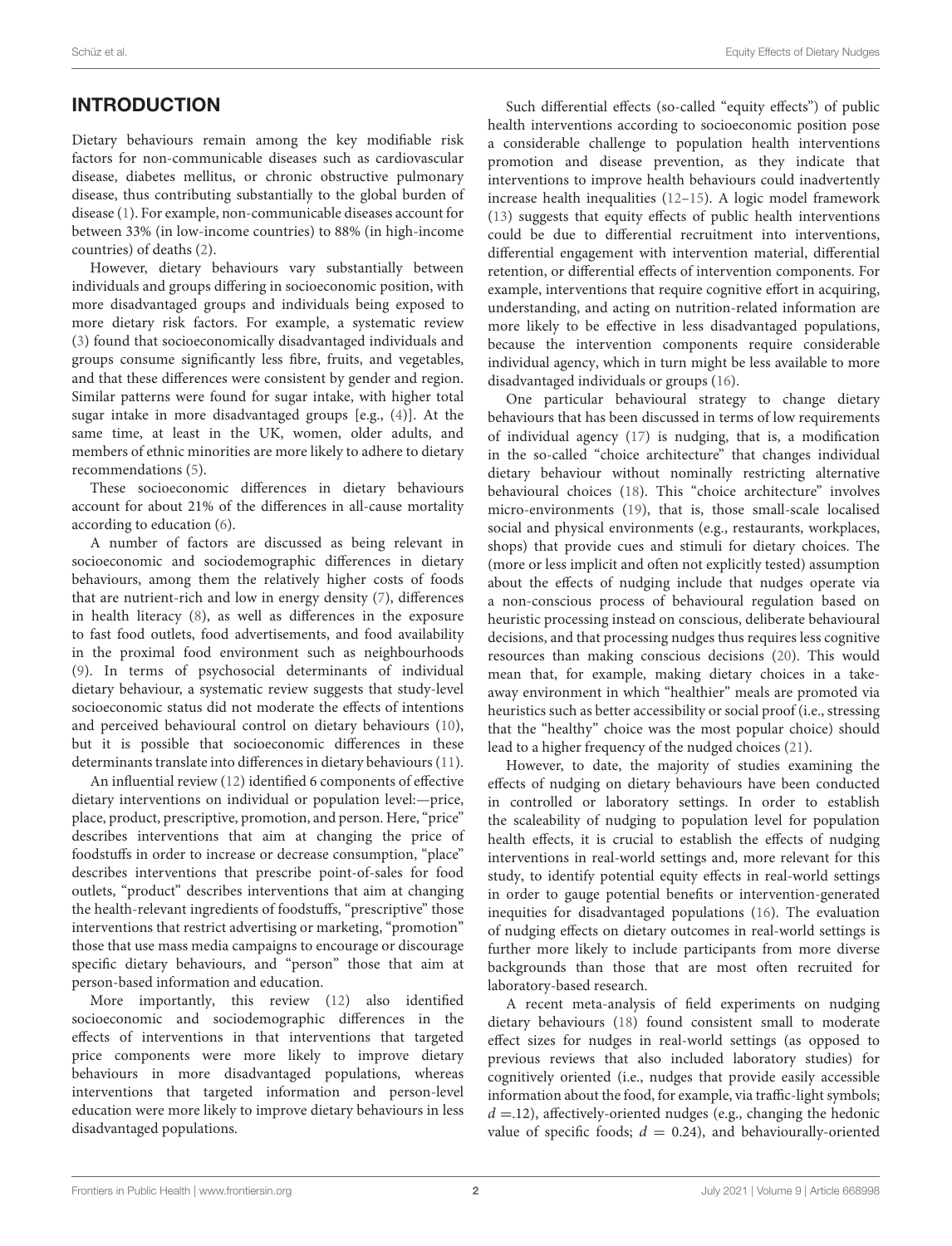nudges (e.g., changing the accessibility or convenience of food choices;  $d = 0.39$ ). Alternative typologies and classifications of nudges exist [\(19,](#page-11-9) [20,](#page-11-10) [22–](#page-11-12)[25\)](#page-11-13), but these are often based on the intervention format and technique [e.g., [\(24\)](#page-11-14)] or the intended function of the nudging intervention [e.g., [\(19\)](#page-11-9)], whereas the Cadario and Chandon meta-analysis [\(18\)](#page-11-8) employs a tripartite model of behavioural regulation which allows integrating behavioural theory.

As nudging is increasingly being discussed as policy instrument to modify individual health-related behaviours [\(23,](#page-11-15) [26\)](#page-11-16), it is crucial to evaluate if the effects of nudging on behaviour are equal across socioeconomic and sociodemographic groups, or whether nudging interventions show equity effects [\(12–](#page-11-3)[15\)](#page-11-4) similar to conventional dietary interventions [\(12\)](#page-11-3).

In this systematic review, we aim at providing such equity analyses of existing real-world interventions that employ nudging strategies to change dietary behaviours. We utilise the established classification of dietary nudges into cognitivelyoriented, affectively-oriented, and behaviourally-oriented [\(18\)](#page-11-8) and examine whether the effects of these types of nudges differ by the facets of social inequality. Here, we use the PROGRESS-PLUS framework [\(27\)](#page-11-17) to identify relevant dimensions of social inequality. Proposed by the Campbell and Cochrane Equity Methods Group, the acronym PROGRESS represents eight dimensions across which inequalities may exist: Place of residence, Race/ethnicity/culture/language, Occupation, Gender/sex, Religion, Education, Socioeconomic status and Social capital. "Plus" considers other characteristics of populations which may be associated with social disadvantage (e.g., age, disability or sexual orientation). This allows a comparable operationalisation and identification of potential working mechanisms of inequality, thus enabling an equityfocused review [\(15,](#page-11-4) [28\)](#page-11-18) of the effects of nudging interventions on dietary behaviours in real-world settings.

#### METHOD

This review had the primary aim to examine equity effects in field experiments of dietary nudging interventions. We defined a field experiment as any study comparing one or more groups receiving any nudging intervention that was consistent with the definition of a nudge in [\(18\)](#page-11-8) to any type of control group in a natural setting [\(29\)](#page-11-19). This excluded studies in simulation settings such as fake food buffets [\(30\)](#page-11-20) or laboratory restaurants [\(31\)](#page-11-21). The review was conducted in accordance with the PRISMA statement [\(28,](#page-11-18) [32\)](#page-11-22). The review was registered with PROSPERO (CRD42019137469).

#### Literature Search

Searches were conducted in four electronic databases (Medline, Google Scholar, Scopus, PsycINFO) with a final search in June 2021 in accordance with the search strategy piloted and published by Cadario and Chandon [\(18\)](#page-11-8), combining search terms for dietary behaviours, nudging, field studies, and behavioural outcomes. Searches were limited to manuscripts available in English or German, and to those published after 2018 (so as not to duplicate the search results from Cadario and Chandon). The search strategy for scopus is available in online **[Supplementary Material 1](#page-10-8)**.

#### Inclusion Criteria

To be included in the review and equity analysis, studies had to (a) employ a nudging intervention consistent with the Cadario and Chandon definition [\(18\)](#page-11-8); (b) be conducted in a field setting in which adult participants conducted everyday interactions unaffected by the intervention (i.e., not be conducted in settings specifically designed for study purposes); (c) report an observable indicator of food selection or consumption; (d) compare the nudging intervention against a control group; and (e) report effect sizes stratified by any PROGRESS-Plus dimension, either on individual or site level.

#### Screening and Selection

In a first step, duplicates resulting from the literature search in multiple databases were removed ( $n = 12$ ). Next, titles and abstracts of  $n = 1,333$  articles were screened by one reviewer (HM), and a 10% random sample was checked for consistency by a second reviewer (BS) with an agreement of 89.55%. During this step, inclusion criteria were applied and any articles that could clearly be identified as not fulfilling inclusion criteria was discarded ( $n = 1,276$ ).

Following this, the full texts of the remaining 57 articles and the 90 articles included in Cadario and Chandon were retrieved and screened by two reviewers (HM and CK) for reporting of effect sizes stratified by any PROGRESS-Plus indicator [\(27\)](#page-11-17). The final sample of  $n = 19$  studies in 18 articles were then subject to data extraction (see below) by two independent reviewers (HM and BS).

#### Supplementary Searches for Associated Publications and Effect Sizes

For each study that met inclusion criteria, steps were initiated to retrieve additional publications from the data set to examine potential equity analyses. In particular, publications were searched using trial registration numbers where applicable, and forward citation tracking in Google Scholar was applied to identify potential follow-up publications. Authors of studies that reported data necessary for equity analyses but did not report equity analyses were contacted via e-mail, and one additional study [\(33\)](#page-11-23) was included after authors provided results from equity analyses.

#### Data Extraction

For each study that met inclusion criteria, effect sizes, study characteristics, and basic study information were extracted (summary in **[Table 1](#page-3-0)**). References for studies were managed using ThomsonReuter EndNote X8. Study data were extracted in parallel by HM and BS. The data extracted included name of the authors, publication year, journal of main study publication, study population and sample size, setting, nudging type, type of dependent variable, level of dependent variable (individual vs. location), PROGRESS-Plus dimensions reported, level of PROGRESS-Plus dimensions (individual vs. location), type of equity analysis [following Sun et al. [\(50\)](#page-12-0), these were defined as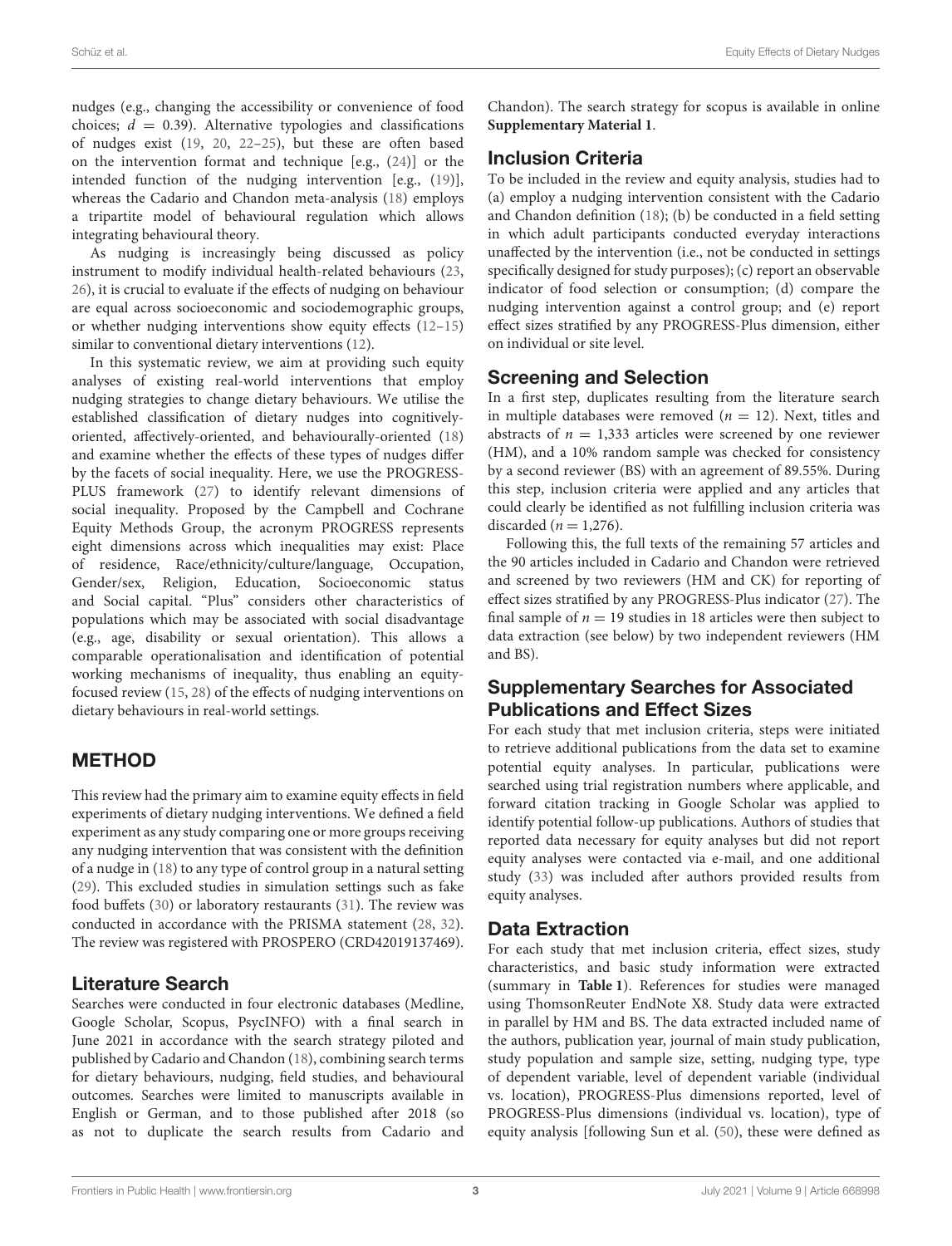<span id="page-3-0"></span>

| <b>References</b>             | <b>Outcome for equity</b><br>analyses    | Nudge type and<br>content                                              | Sample size                 | <b>PROGRESS-Plus</b><br>dimensions                                                                | <b>Results (Equity effects only)</b>                                                                                                                                                                                                                                                                                                                                                                                                                                                                 | <b>Statistical test for</b><br>equity effects |
|-------------------------------|------------------------------------------|------------------------------------------------------------------------|-----------------------------|---------------------------------------------------------------------------------------------------|------------------------------------------------------------------------------------------------------------------------------------------------------------------------------------------------------------------------------------------------------------------------------------------------------------------------------------------------------------------------------------------------------------------------------------------------------------------------------------------------------|-----------------------------------------------|
| 1. Auchincloss et al.<br>(34) | Self-reported food<br>ordering behaviour | Cognitively oriented<br>nudge:<br>Descriptive<br>nutritional labelling | 648                         | Sex<br>Age<br>Race/Ethnicity<br>Socioeconomic Status<br>(Income)<br><b>Educational Attainment</b> | - No differences between men and women in<br>self-reported ordering<br>- Older adults more likely to report changes in<br>ordering<br>- African Americans less likely to report<br>changes in ordering behaviour<br>- Participants with lower income less likely to<br>report changes in ordering behaviour<br>- Participants with lower educational<br>attainment less likely to report changes in<br>ordering behaviour                                                                            | Chi squared tests for<br>frequency table      |
| 2. Bauer et al. (35)          | Purchases of healthy<br>food option      | Behaviourally oriented<br>nudge: Convenience                           | 2,226 cafeteria patrons     | Occupation                                                                                        | - Regular employees chose healthy food<br>option significantly more often after<br>intervention.<br>- No significant pre-post differences in<br>trainees, interns and guests<br>- No significant between-group differences                                                                                                                                                                                                                                                                           | None                                          |
| 3. Bauer et al. (35)          | Purchases of healthy<br>food option      | Cognitively oriented<br>nudge: Visibility<br>enhancement               |                             | Occupation                                                                                        | - Interns chose healthy option significantly<br>less often after intervention compared to<br>other occupation groups                                                                                                                                                                                                                                                                                                                                                                                 | None                                          |
| 4. Bollinger et al. (36)      | Energy content of<br>customer purchases  | Cognitively oriented<br>nudge:<br>Descriptive<br>nutritional labelling | 216 café locations          | Socioeconomic status<br>(income)<br><b>Educational Attainment</b><br>Age<br>Sex                   | - Lower log calories per transaction after<br>posting in ZIP areas with higher than<br>median income<br>- Lower log calories per transaction after<br>posting in ZIP areas with higher proportion<br>of inhabitants with college degrees<br>- No difference in log calories per transaction<br>after posting in ZIP areas differing in<br>proportion of younger adults (20-45)<br>- No difference in log calories per transaction<br>after posting in ZIP areas with higher<br>proportion of females | Interaction term in<br>multiple regression    |
| 5. Cawley et al. (37)         | Energy content of<br>customer purchases  | Cognitively oriented<br>nudge:<br>Descriptive<br>nutritional labelling | 5,551 restaurant<br>patrons | Sex<br>Race/Ethnicity<br>Occupation                                                               | - No significant differences in total calories<br>between genders<br>- No significant differences in total calories<br>between white and non-white patrons<br>- No significant differences in total calories<br>between college students and<br>other occupations                                                                                                                                                                                                                                    | Interaction term in<br>regression             |
| 6. Crockett et al. (38)       | Energy consumption                       | Cognitively oriented<br>nudge:<br>Evaluative<br>nutritional labelling  | 287 participants            | Place of residence<br>(area level of<br>deprivation)                                              | - No significant two-way interactions area<br>level of deprivation and nudge type                                                                                                                                                                                                                                                                                                                                                                                                                    | Interaction term in<br>multiple regression    |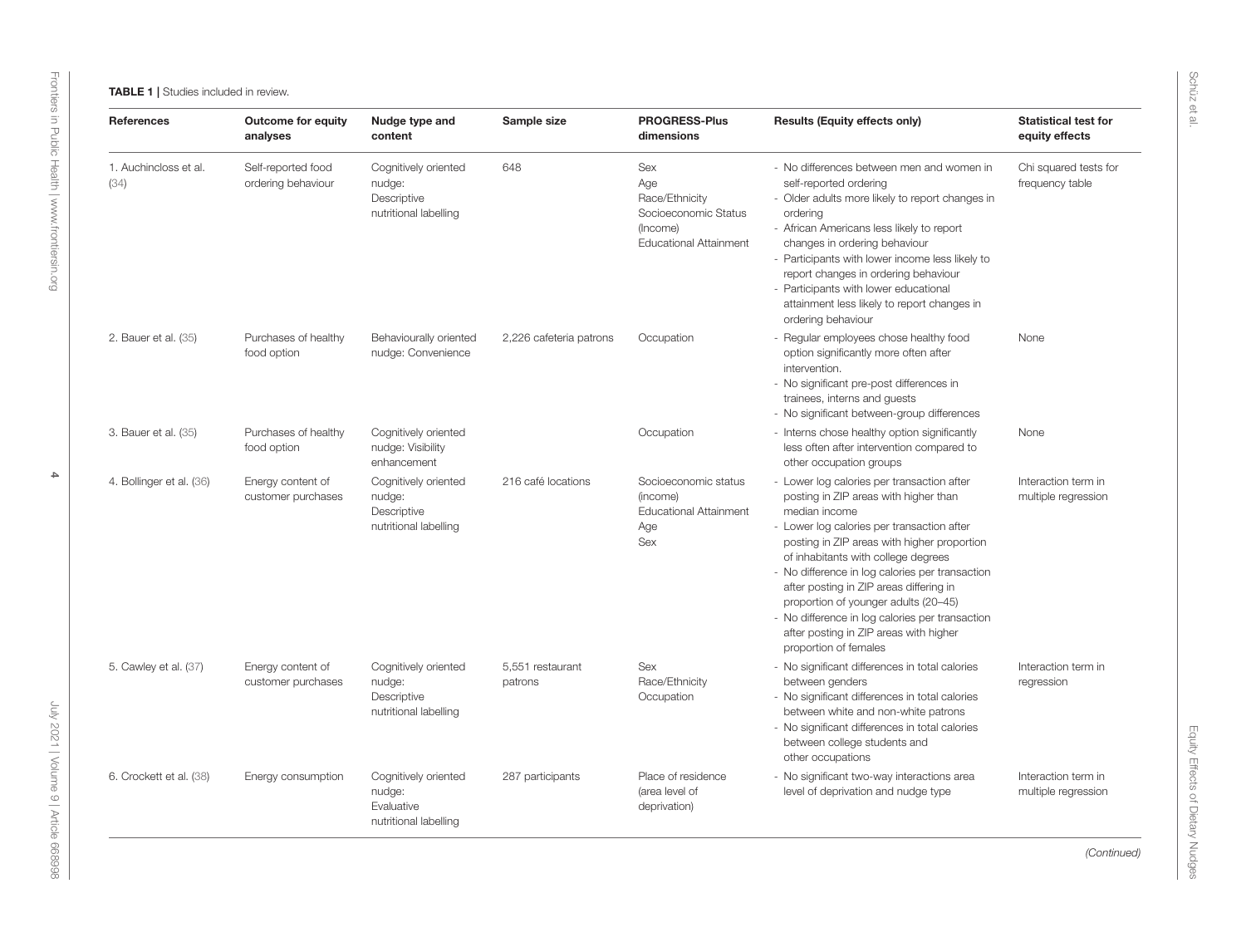| <b>References</b>        | <b>Outcome for equity</b><br>analyses   | Nudge type and<br>content                                                                                         | Sample size                               | <b>PROGRESS-Plus</b><br>dimensions                                               | <b>Results (Equity effects only)</b>                                                                                                                                                                                                                                                                                                                                                                                                                               | <b>Statistical test for</b><br>equity effects        |
|--------------------------|-----------------------------------------|-------------------------------------------------------------------------------------------------------------------|-------------------------------------------|----------------------------------------------------------------------------------|--------------------------------------------------------------------------------------------------------------------------------------------------------------------------------------------------------------------------------------------------------------------------------------------------------------------------------------------------------------------------------------------------------------------------------------------------------------------|------------------------------------------------------|
| 7. Elbel et al. (39)     | Energy content of<br>customer purchases | Cognitively oriented<br>nudge:<br>Descriptive<br>nutritional labelling                                            | 1,156 participants                        | Place of residence<br>Sex<br>Age<br>Race (Ethnicity;<br>African American/Latino) | - No significant interactions of pre/post<br>labelling with place of residence, sex, age,<br>or ethnicity                                                                                                                                                                                                                                                                                                                                                          | Test unclear                                         |
| 8. Elbel et al. (40)     | Energy content of<br>customer purchases | Cognitively oriented<br>nudge:<br>Descriptive<br>nutritional labelling                                            | 2,083 purchases                           | Age<br>Sex<br>Ethnicity<br>Education                                             | - No significant differences between<br>experimental (Philadelphia) and control<br>(Baltimore) city in energy of fast food<br>purchases<br>- No significant effects in any subgroup<br>by PROGRESS-Plus                                                                                                                                                                                                                                                            | Subgroup analyses<br>without post-hoc<br>comparisons |
| 9. Freedman (41)         | Self-reported buying<br>behaviour       | Affectively oriented:<br><b>Healthy Eating Call</b><br>(e.g. "Portion<br>size matters")                           | 1,675 students                            | Sex                                                                              | - A significantly higher proportion of women<br>compared to men reported being influenced<br>by healthy eating calls                                                                                                                                                                                                                                                                                                                                               | Chi-squared test on<br>frequency table               |
| 10. Krieger et al. (42)  | Energy content of<br>customer purchases | Cognitively oriented<br>nudge:<br>Descriptive<br>nutritional labelling                                            | 7,325 customers                           | Place of residence<br><b>Sex</b><br>Age<br>Race/Ethnicity                        | Both in food chains and coffee chains:<br>- Bigger decrease in caloric content after<br>nudge in females compared to males,<br>- Bigger decrease in white participants<br>compared to non-white participants<br>- Bigger decrease in participants living in<br>more affluent areas compared to less<br>affluent areas.<br>- No age differences.                                                                                                                    | Subgroup analyses with<br>post-hoc comparisons       |
| 11. Levy et al. (43)     | Purchases of labelled<br>food           | Cognitively oriented<br>nudge:<br>Evaluative nutritional<br>labelling and<br>visibility enhancements              | 4,642 employees<br>(53,371 transactions). | Race/ethnicity<br>Occupation                                                     | - Significant overall decreases of purchases of<br>items with red labels after evaluative labelling<br>- No interactions of evaluative labelling with<br>race / ethnicity<br>- Significantly lower purchases of beverages<br>in professional staff compared to managerial<br>staff after evaluative labelling<br>- Significantly lower purchases of beverages<br>in managerial staff compared to all other<br>occupational groups after<br>visibility enhancements | Interaction term in<br>multiple regression           |
| 12. Mistura et al. (44)  | Vegetable purchases                     | Cognitively oriented<br>nudge<br>Visibility enhancement                                                           | 24,410 purchases                          | Sex                                                                              | - No significant effects of interventions in male<br>or female students                                                                                                                                                                                                                                                                                                                                                                                            | Subgroup analysis<br>without post-hoc<br>adjustment  |
| 13. Oliveira et al. (45) | Food purchases                          | Cognitively oriented<br>nudge:<br>Evaluative nutritional<br>labelling and<br>descriptive<br>nutritional labelling | 233 students                              | Sex                                                                              | - Significant increases in healthy food orders<br>after cognitively oriented nudge in<br>females only                                                                                                                                                                                                                                                                                                                                                              | Subgroup analysis<br>without post-hoc<br>adjustment  |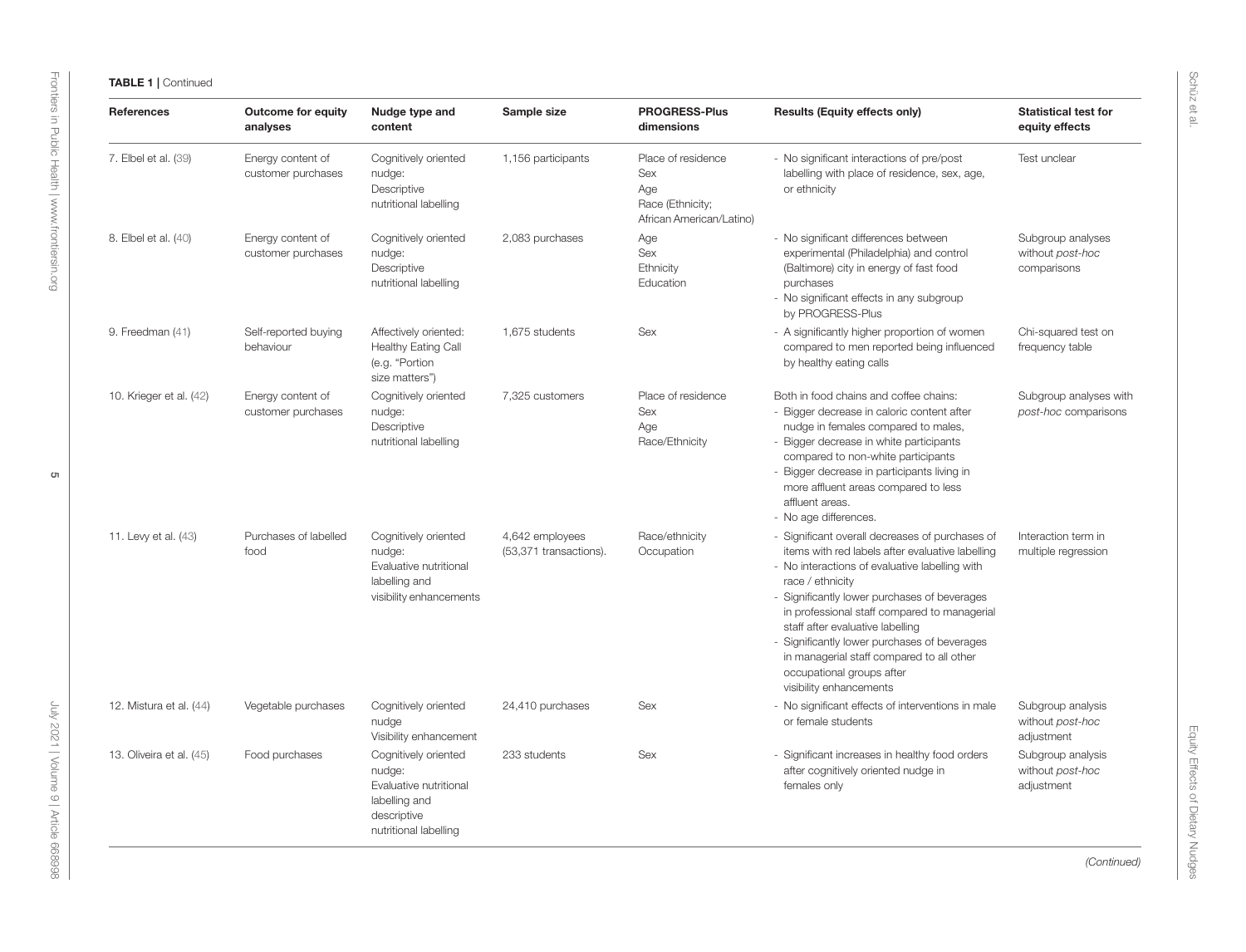| <b>References</b>             | <b>Outcome for equity</b><br>analyses                         | Nudge type and<br>content                                                                                         | Sample size                              | <b>PROGRESS-Plus</b><br>dimensions                                                                 | <b>Results (Equity effects only)</b>                                                                                                                                                                                                                                                                                                                                                                                                                                                                                                                                                                                              | <b>Statistical test for</b><br>equity effects           |
|-------------------------------|---------------------------------------------------------------|-------------------------------------------------------------------------------------------------------------------|------------------------------------------|----------------------------------------------------------------------------------------------------|-----------------------------------------------------------------------------------------------------------------------------------------------------------------------------------------------------------------------------------------------------------------------------------------------------------------------------------------------------------------------------------------------------------------------------------------------------------------------------------------------------------------------------------------------------------------------------------------------------------------------------------|---------------------------------------------------------|
| 14. Payne et al. (5)          | Food purchases<br>(healthy micro-packs)                       | Behaviourally oriented<br>nudge:<br>Convenience enhancement                                                       | Checkout data from 3<br>stores           | Socioeconomic status<br>(eligibility for<br>Supplemental Nutrition<br>Assistance Program;<br>SNAP) | - Bigger increase in healthy micropack sales<br>in SNAP transactions compared to<br>non-SNAP transactions                                                                                                                                                                                                                                                                                                                                                                                                                                                                                                                         | None                                                    |
| 15. Polacsek et al. (33)      | Food purchases<br>(weekly spending on<br>fruit and vegetable) | Behaviourally oriented<br>nudge:<br>Convenience enhancement                                                       | 401 supermarket<br>customers             | Socioeconomic status<br>(eligibility for<br>Supplemental Nutrition<br>Assistance Program;<br>SNAP) | - SNAP participants were less likely to<br>redeem coupons<br>- SNAP participants who redeemed coupons<br>had higher income than SNAP participants<br>who did not redeem coupons<br>- SNAP participants who redeemed coupons<br>spent more on healthy food items than<br>non-SNAP participants redeeming coupons                                                                                                                                                                                                                                                                                                                   | Subgroup analysis with<br>post-hoc adjustment           |
| 16. Salmivaara et al.<br>(46) | Purchases of<br>sustainable food<br>option                    | Affectively oriented<br>nudge:<br>Healthy eating call                                                             | 1,289 patrons                            | Age<br>Sex<br>Education                                                                            | - Stronger effects in older educated females<br>and younger males                                                                                                                                                                                                                                                                                                                                                                                                                                                                                                                                                                 | Fuzzy-set qualitative<br>comparative analyses<br>(fQCA) |
| 17. Thorndike et al. (47)     | Purchases of labelled<br>beverages                            | Cognitively oriented<br>nudge:<br>Evaluative<br>nutritional labelling                                             | 2,285 participants                       | Race/Ethnicity<br>Occupation                                                                       | - Significant overall decreases in purchases of<br>unhealthy (red labelled) beverages<br>- Smaller decreases in purchases of unhealthy<br>(red labelled) beverages in Black and Latino<br>compared to Asian and White employees<br>Smaller decreases in purchases of unhealthy<br>(red labelled) beverages in Service Workers<br>compared to Management / Clinician<br>- Bigger increase in purchases of healthy<br>(green labelled) beverages in Asian, Latino<br>and Black compared to White employees<br>Bigger increase in purchases of healthy<br>(green labelled) beverages in technicians<br>compared to other professions | None                                                    |
| 18. Vanderlee et al. (48)     | Energy consumption                                            | Cognitively oriented<br>nudge:<br>Descriptive nutritional<br>labelling and<br>evaluative<br>nutritional labelling | 1,003 participants                       | Race/ethnicity<br>Sex<br>Educational attainment<br>Socioeconomic status<br>(income)<br>Age         | - Significant overall decreases in energy<br>consumption after labelling<br>- No interaction effects between labelling and<br>race/ethnicity, sex, educational attainment,<br>income, and age.                                                                                                                                                                                                                                                                                                                                                                                                                                    | Interaction term in<br>multiple regression              |
| 19. Vermote et al. (49)       | Fruit purchases                                               | Cognitively oriented<br>nudge:<br>Evaluative<br>nutritional labelling                                             | 33,386 sales in<br>university restaurant | Sex<br>Educational attainment                                                                      | - No differences in effects between male and<br>female students as well as staff<br>- More fruit purchases over longer time<br>periods in staff with higher<br>educational attainment                                                                                                                                                                                                                                                                                                                                                                                                                                             | None                                                    |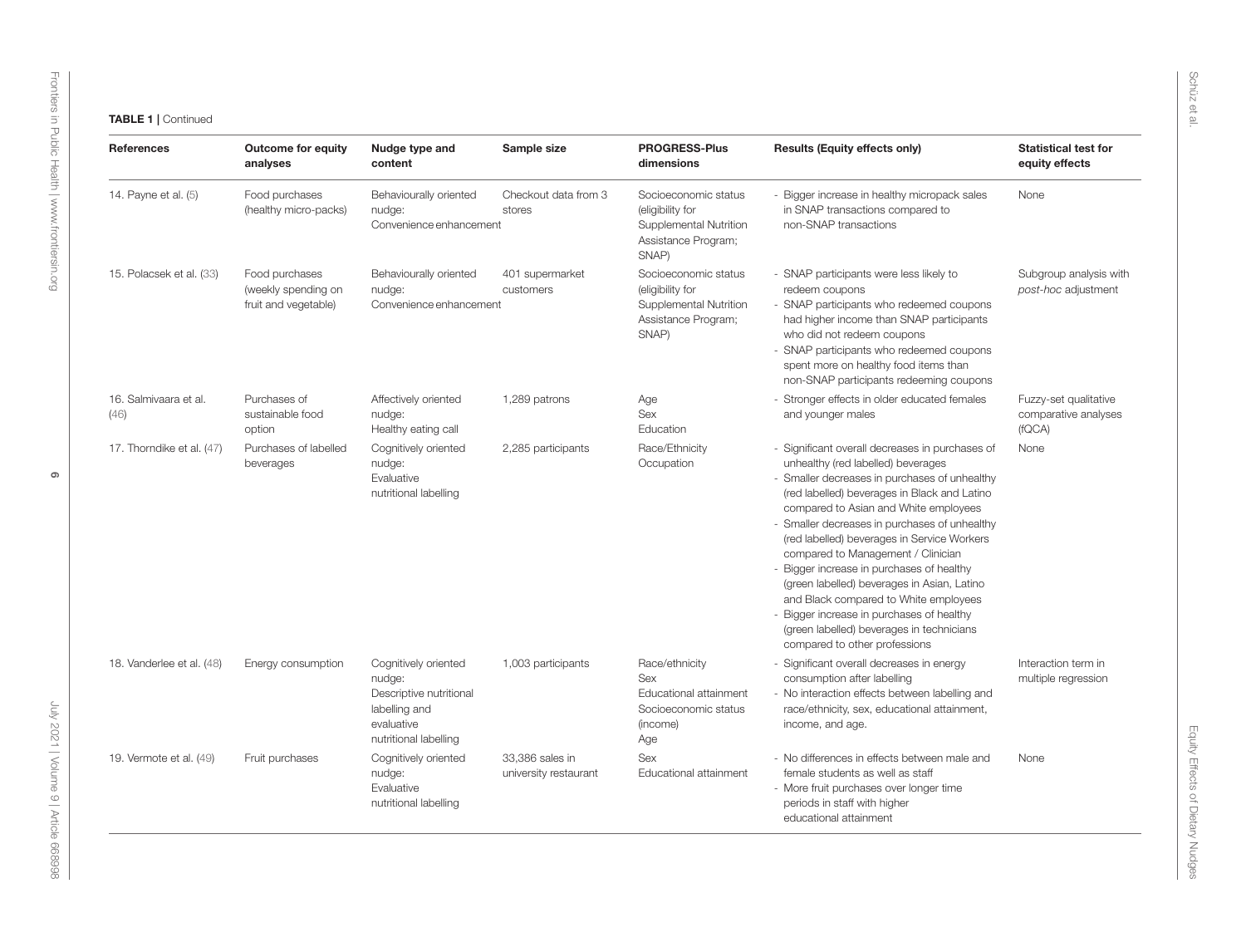either interaction or subgroup analysis], overall effect size, and effect sizes by PROGRESS-Plus dimension.

In 17 out of 19 studies, there were no discrepancies (89.47% congruence between raters), and all remaining discrepancies in data extraction were resolved through discussion.

#### Quality Appraisal

Study quality was appraised using the Cochrane Collaboration Risk of Bias in Non-randomised Studies tool [ROBINS-I; [\(51\)](#page-12-4)]. This tool specifies seven domains of risk of bias, specifically bias arising from confounders, bias due to selection of participants, bias in the classification of interventions, bias due to deviations from intended interventions, bias due to missing data, bias in measurement of outcomes, and in the selection of the reported results. Applying the ROBINS-I tool resulted in an overall risk of bias score per study and identifies specific areas of concern per study. Studies were assessed by two independent reviewers, and scoring discrepancies were resolved through discussion between the reviewers.

#### Analysis

The protocol for the review suggested either qualitative narrative review or quantitative meta-analysis for the analysis of identified studies. As the number of studies reporting equity effects of nudging interventions was small ( $n = 19$ ) and heterogeneous both with regards to PROGRESS-Plus dimensions and outcome measures, both narrative and graphical [harvest plots; [\(52\)](#page-12-5)] methods were used to synthesise the results of the studies in the review.

# RESULTS

The results of the screening and identification process can be found in **[Figure 1](#page-7-0)**. Using the search terms outlined above, and limiting the search to studies published in or after 2018, 1,333 records were identified. Of these, 1,276 were excluded on the basis of not meeting inclusion criteria. This means that, together with the 90 articles examined in the Cadario and Chandon [\(18\)](#page-11-8) review, 147 articles were identified that could potentially report equity analyses of field experiments of dietary nudging interventions. We subsequently obtained full-texts of 147 articles and assessed these for eligibility for the review. Of these, 129 (87.76%) had not performed equity analyses, but 18 (12.24%) reported results stratified by any PROGRESS-Plus indicator. We subsequently contacted authors of these studies enquiring if equity analyses had been performed or would be possible. Of those authors who responded to our request, 12 indicated that equity analyses would not be feasible, and authors of one study [\(33\)](#page-11-23) provided additional equity-related results, which were subsequently included in the review. The total sample of studies in the review accordingly consisted of  $n = 18$  publications with 19 studies (33-[49,](#page-12-6) [53\)](#page-12-7) providing 32 comparisons of nudging effects across PROGRESS-Plus indicators. A summary is provided in **[Table 1](#page-3-0)**.

# Quality Appraisal

The majority of studies (17 out of 19) could be classified as "low" risk of bias according to the ROBINS-I tool [\(51\)](#page-12-4). However, most studies (16 of 19) used an objective measure of dietary behaviours by either examining purchase records, purchase receipts, or by behavioural observation. Only three studies [\(34,](#page-11-38) [41,](#page-11-39) [46\)](#page-11-40) relied on self-reports of behaviour. Eight out of the 19 studies did not provide formal tests for equity effects, six further studies provided subgroup analyses, and only five out of 19 studies [\(36](#page-11-41)[–38,](#page-11-42) [43,](#page-11-43) [48\)](#page-12-8) provided a formal test (interaction term in regression analyses). An overview of the quality appraisal and risk of bias can be found in online **[Supplementary Material 2](#page-10-8)**.

# Types of Nudges

The majority of studies in the review (14 of 19) employed cognitively oriented nudges, with 6 studies [\(34,](#page-11-38) [36,](#page-11-41) [37,](#page-11-44) [39,](#page-11-45) [40,](#page-11-46) [42\)](#page-11-47) providing descriptive nutritional labelling only (e.g., mandated calorie labelling on the menu board and printed menus in fast food chains; 40), three studies [\(38,](#page-11-42) [43,](#page-11-43) [47\)](#page-12-9) providing evaluative nutritional labelling only (e.g., trafficlight labelling of cafeteria items based on main ingredients, saturated fat and caloric content; 46), 3 studies [\(43,](#page-11-43) [45,](#page-11-48) [48\)](#page-12-8) providing a combination of descriptive and evaluative labelling (e.g., a combination of nutrition labelling and health logos for healthier options in hospital cafeterias; 47), and one study providing visibility enhancements [\(44\)](#page-11-49). Two studies [\(39,](#page-11-45) [46\)](#page-11-40) used an affectively oriented nudge (healty eating calls such as "Portion size matters"), and four studies [[\(33,](#page-11-23) [45,](#page-11-48) [54\)](#page-12-10); study 2 and 3] used behaviourally oriented nudges, such as convenience enhancement.

#### PROGRESS-Plus Dimensions

Studies examined gender (11 out of 46 comparisons; 23.91%), race/ethnicity (8/46; 17.39%), occupation (7/46; 15.21%) age (6/46; 13.04%), income (5/46; 10.87%), education (5/46; 10.87%), and place of residence (4/46; 8.26%) from the PROGRESS-Plus dimensions. There were no systematic differences of equity effects (favouring less and more disadvantaged) by PROGRESS-Plus dimensions (**[Figure 2](#page-7-1)**).

#### Overall Effects of Nudges

The majority of studies (14 out of 19) reported at least one significant overall effect of nudging on dietary behaviour, with five studies [38, 40, 50; study 2, 51, 52] reporting no significant differences between study sites or experimental conditions. In all studies with significant effects, nudging was associated with increases in the indicators of healthy dietary behaviours.

# Equity Effects

A summary of the equity comparisons in the studies of this review is provided in **[Figure 2](#page-7-1)**.

# Studies With Equal Effects Across PROGRESS-Plus Dimensions

Out of 46 equity comparisons, 26 (56.52%) showed no differences between PROGRESS-Plus dimensions [\(34,](#page-11-38) [36](#page-11-41)[–40,](#page-11-46) [42](#page-11-47)[–44,](#page-11-49) [48,](#page-12-8) [49\)](#page-12-6). Most of these studies examined cognitively oriented nudges,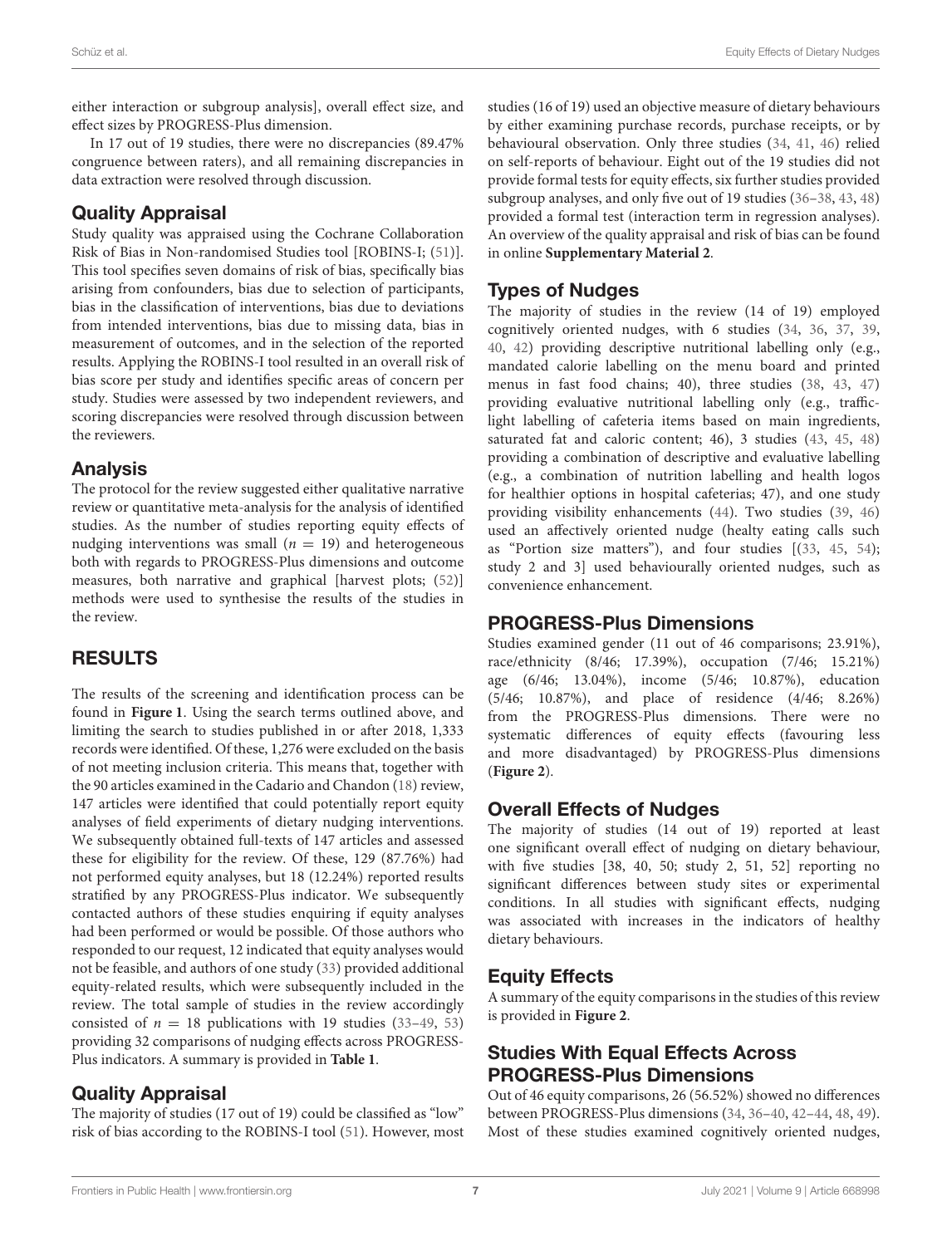

<span id="page-7-1"></span><span id="page-7-0"></span>FIGURE 2 | Harvest Plot: Equity comparisons of dietary nudges. Column height represents dietary assessment (low = self-report, high = objective). Numbers in columns refer to study number in [Table 1](#page-3-0).

while [\(46\)](#page-11-40) examined an affectively oriented nudge, and [50; study 2] examined a behaviourally oriented nudge.

# Studies With Effects Favouring Less Disadvantaged Populations

Fourteen comparisons (30.43%) indicate more favourable effects of nudging in less disadvantaged participants [\(23,](#page-11-15) [34,](#page-11-38) [36,](#page-11-41) [41,](#page-11-39) [42,](#page-11-47) [45,](#page-11-48) [47,](#page-12-9) [49\)](#page-12-6). These include one study with affectively oriented nudges [\(41\)](#page-11-39), with the rest of the studies employing cognitively oriented nudges.

Studies with cognitively oriented nudges employed either descriptive or evaluative nutritional labelling, that is, additional information on the energy and nutrition content of the foodstuffs or beverages. The PROGRESS-Plus dimensions most affected by this are ethnicity, gender, education, and income. In particular,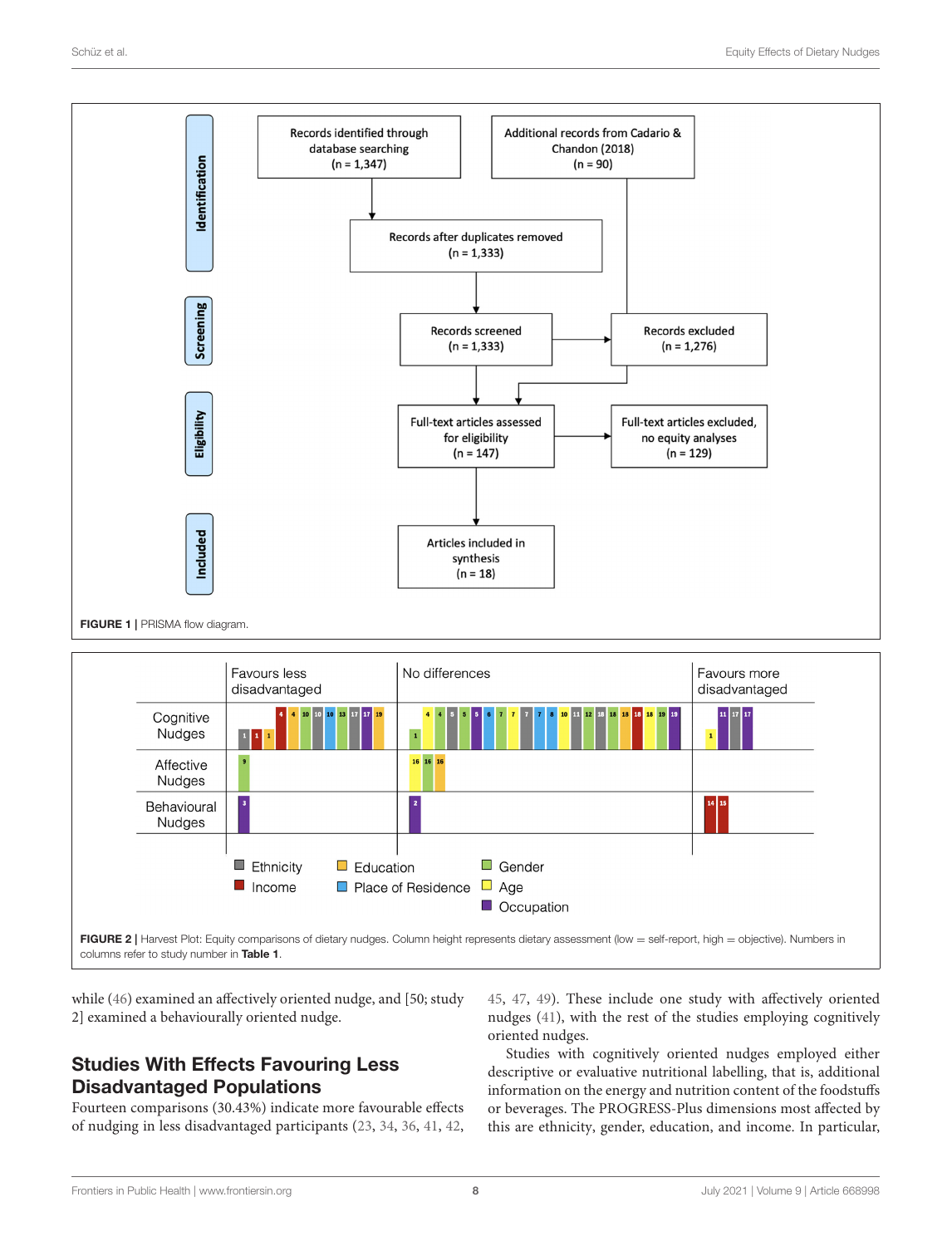Auchincloss et al. [\(34\)](#page-11-38) employed descriptive nutritional labelling and examined whether this affected self-reported food ordering behaviour. Older adults (indicator for more disadvantaged population group) reported more changes in ordering behaviour, whereas African American participants, those with lower educational attainment, and those with lower income were less likely to report changes in food ordering. Bollinger et al. [\(36\)](#page-11-41) estimated the energy content of orders in chain coffee stores before and after descriptive nutritional labelling. They found that energy content decreased more strongly in ZIP areas with higher income and higher proportions of college graduates. No significant differences were found between ZIP areas differing in proportion of older adults and females. Krieger et al. [\(42\)](#page-11-47) examined effects of menu labelling (cognitively oriented nudge) and found bigger decreases in the energy content of purchases in female participants compared to men, in white participants compared to black participants, and in participants living in more affluent areas, with no age differences. Oliveira et al. [\(45\)](#page-11-48) found more healthy food choices in female customers following an evaluative nutritional label. Thorndike et al. [\(47\)](#page-12-9) examined an evaluative nutritional label (red vs. green) and reported smaller decreases in red labelled (unhealthy) purchases in African American compared to other ethnicities, smaller decreases in lower-skilled as compared to other workers, but at the same time larger increases in the purchases of healthy (green labelled) foodstuffs in African American compared to other ethnicities.

Freedman [\(41\)](#page-11-39) used healthy eating calls (an affectively oriented nudge) and reported a higher proportion of females as compared to males to report being influenced by this healthy eating call.

Bauer [\(35\)](#page-11-50) in study three employed a behaviourally oriented nudge (convenience enhancement) and found mainly those in less precarious employment to choose healthy food options more often.

#### Studies With Effects Favouring More Disadvantaged Populations

Six comparisons (13.04%) indicate more favourable effects of nudging in more disadvantaged participants. Two of these studies [\(34,](#page-11-38) [47\)](#page-12-9) examined cognitively oriented nudges, and in both of these studies, the comparison favouring more disadvantaged participants was contrasted with findings that favoured less disadvantaged participants, see section above.

Two studies examining behaviourally oriented nudges reported more favourable outcomes in more disadvantaged participants [\(33,](#page-11-23) [53\)](#page-12-7) characterised in both studies through lower socioeconomic position indicated through eligibility for the Supplemental Nutritional Assistance Program (SNAP) in the US. Payne et al. [\(53\)](#page-12-7) found that placing micro packs of healthy nutritional items (fruits and vegetables) next to the checkout and indicating the eligibility of SNAP customers to purchase these led to larger increases in sales of these micro packs in SNAP-eligible customers compared to non-SNAP customers. Polacsek et al. [\(33\)](#page-11-23) examined whether a convenience enhancement nudge (2 for 1 program for particularly healthy food stuffs) led to increased purchases of fruits and vegetables. They found that amongst those SNAP-eligible customers who participated in the program, a higher proportion of the weekly shopping budget was spent on fruits and vegetables. However, those SNAP customers that participated in the program had higher incomes than non-participating SNAP customers.

# **DISCUSSION**

This systematic review examined equity effects of dietary nudging interventions in field settings, that is, whether the effects of nudging interventions on dietary behaviours varies between individuals or groups with different indicators of socioeconomic position. Nudging interventions were classified according to a previous systematic review [\(18\)](#page-11-8) into cognitively oriented nudges, affectively oriented nudges, and behaviourally oriented nudges. Socioeconomic and sociodemographic indicators were based on the PROGRESS-Plus framework [\(27\)](#page-11-17), which outlines dimensions of social stratification that are relevant for health inequalities.

Overall, compared to the almost 100 studies included in the previous review [\(18\)](#page-11-8), only very few studies reported any analyses that were stratified according to any PROGRESS-Plus indicator, and only 13 studies could be included into the present equityfocused review.

#### Equity Effects in Cognitively Oriented **Nudges**

The degree to which nudging interventions for dietary behaviours have different effects according to indicators of social inequality appears to differ by the type of nudging employed. Similar to a previous review [\(18\)](#page-11-8) the current study is based on, the majority of nudges were classified as "cognitively oriented", that is, these nudges provided some kind of information or other input that was designed to produce changes in cognitions relevant for changes in dietary behaviours. The majority of comparisons between individuals characterised by differences in PROGRESS-Plus indicators found that these interventions worked equally well in more and less disadvantaged populations [\(36,](#page-11-41) [38–](#page-11-42)[40,](#page-11-46) [43,](#page-11-43) [48\)](#page-12-8). However, a substantial proportion of these cognitively-oriented nudges also produced larger effects in terms of increases in healthier dietary behaviours in less disadvantaged individuals [\(34,](#page-11-38) [36,](#page-11-41) [42,](#page-11-47) [45,](#page-11-48) [47\)](#page-12-9). Here, "less disadvantaged" meant groups characterised by ethnic majority (mostly white), female gender [as gender differences in nutrition imply less healthy dietary patterns and less adherence to dietary recommendations in males; [\(5\)](#page-10-4)], higher educational attainment, and higher income. Such differential effects are a potential problem, as such equity effects might contribute to increases in health inequalities [\(12,](#page-11-3) [14,](#page-11-51) [15,](#page-11-4) [28\)](#page-11-18): If a nudging intervention to change dietary behaviours is more effective in less disadvantaged individuals or population groups, this could, via the health effects of dietary behaviours, contribute to an increase in the difference in health outcomes between less and more disadvantaged individuals and groups—even if the uptake and retention of such interventions does not differ between groups [\(13\)](#page-11-5).

In particular for cognitively oriented nudges, which are characterised for example, by nutritional information on the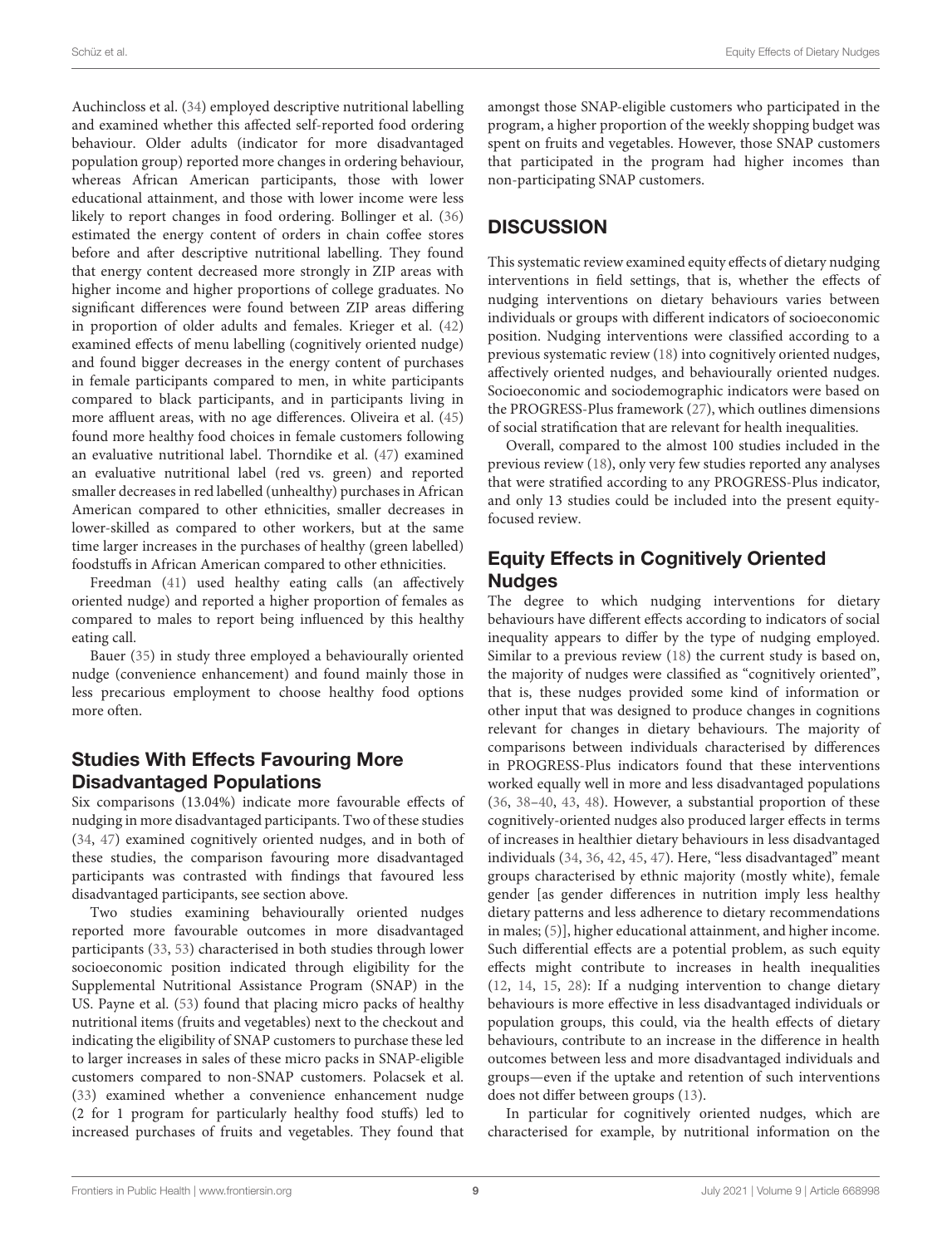dietary items, traffic-light oriented evaluative information, or calorie postings, the effects on dietary changes are assumed to be mediated in changes in cognitions, which in turn are assumed to affect dietary choices—that is, dietary decisions [\(22\)](#page-11-12). Whether and to which degree decisions to change health-related behaviours, however, is dependent on individual agency [\(16\)](#page-11-6) and resources required to enact such decisions [\(37\)](#page-11-44), both of which are unequally distributed along PROGRESS-Plus dimensions. This would imply that even though cognitively-oriented nudging interventions have demonstrated effects on changing dietary behaviours in field experiments [\(18\)](#page-11-8), these effects are more likely to occur in individuals who are less disadvantaged. This finding is somewhat in line with previous studies on socioecononomic inequalities in the effects of dietary interventions [\(12\)](#page-11-3) that found in particular low-agency interventions targeting the price of foodstuffs to reduce social inequalities in healthy eating outcomes.

However, the substantial number of intervention comparisons in our review that found no equity effects suggests that this is not a general pattern, but that further moderating variables on study and setting level might be responsible for facilitating or buffering equity effects.

# Equity Effects in Behaviourally Oriented **Nudges**

Two of the studies in this review [\(33,](#page-11-23) [53\)](#page-12-7) employed behaviourally oriented nudges, in that both studies facilitated access to fruits and vegetables either through placement close to checkout counters and convenience enhancement [\(53\)](#page-12-7), or through a 2 for-1 program [\(33\)](#page-11-23). Both studies reported stronger effects in terms of purchases of healthier foodstuffs in more disadvantaged participants [in both cases participants eligible for the U.S. Supplementary Nutrition Assistance Program [\(55\)](#page-12-11)]. This means that these interventions could have the potential, again via the health effects of healthier dietary items, to decrease health inequalities [\(15\)](#page-11-4). However, whether such relatively isolated effects on purchases of fruits and vegetables really have beneficial effects on health inequalities in the long run cannot be ascertained with studies such as this. Further, the 2-for-1 program [\(33\)](#page-11-23) found differences in participation according to PROGRESS-Plus factors in that more disadvantaged participants were less likely to participate in the program in the first place, thus potentially producing equity effects via differential participation [\(13\)](#page-11-5). Without intention-to-treat analyses based on enrolment eligibility, such equity effects cannot be ruled out.

Nevertheless, these findings are in line with wider findings regarding equity effects of interventions that require higher levels of individual agency [\(16\)](#page-11-6) as both behaviourally oriented nudge studies employed strategies requiring relatively little individual agency to change dietary behavioural outcomes.

#### Affectively Oriented Nudges

Only one study [\(41\)](#page-11-39) employed an affectively oriented nudge in Cadario and Chandon's [\(18\)](#page-11-8) classification, and this study found female as opposed to male students to profit more from a healthy eating call. As this is the only study in our review that employed such a strategy, we refrain from interpreting this further.

# Dimensions of Inequality Implied in Equity **Effects**

All PROGRESS-Plus dimensions observed in the studies in the review were implied in equity effects. However, only occupation, income, ethnicity and age were implied in studies that reported effects favouring those more disadvantaged. Two studies [\(33,](#page-11-23) [53\)](#page-12-7) reported effects of behavioural interventions favouring those with lower income, but at the same time, two studies [\(34,](#page-11-38) [36\)](#page-11-41) found effects of cognitively oriented nudges favouring those less disadvantaged. Education, place of residence and gender were only implied in interventions showing effects that favoured those less disadvantaged. Overall, these differential effects are very heterogeneous, and more research systematically examining the PROGRESS-Plus dimensions of inequality that could affect equity effects of interventions are needed.

#### Limitations

This review is subject to a range of potential limitations, arising both from the conceptualisation of the review and the studies in the review. First, the study selection for this review is an updated version of studies included in a previous review [\(18\)](#page-11-8) and thus shares the limitations inherent in this particular review. However, as the focus of this study were nudging interventions for dietary behaviours in real-world settings, it seemed prudent to replicate the search strategy of this previous review.

Second, while the classification of nudges into cognitively oriented, affectively oriented, and behaviourally oriented has substantial face validity, it remains silent as to the underlying behaviour change mechanisms, in particular with regard to cognitive mechanisms. Alternative nudging classifications [\(19,](#page-11-9) [23](#page-11-15)[–25\)](#page-11-13) that focus on the delivery method rather than the content could potentially yield different findings. At the same time, the relatively small number of studies that provided any information on socioeconomic differences makes a finer-graded differentiation of nudging types even more problematic than in the current study.

Third, the studies examined are very heterogeneous in terms of study populations, target behaviours, settings, and study designs. Only two studies [\(38,](#page-11-42) [47\)](#page-12-9) randomly assigned participants into nudging and control groups, whereas the majority of studies used either non-random control sites or controlled pre-post designs. While this is plausible given the scope of the review (real-world settings rather than laboratory settings), it is a major limitation for the interpretation of any nudging effect as causal.

Fourth, the relative paucity of evidence is a particular challenge for establishing equity effects (or the absence thereof), as only a fraction of the relevant population of study effects could be included in this review, because very few studies reported effects stratified by any PROGRESS-Plus indicator. This paucity of effect sizes available for review is however a general problem of equity-focused reviews [\(13,](#page-11-5) [28,](#page-11-18) [56\)](#page-12-12), and only more inclusive reporting of effects in subpopulations stratified by PROGRESS-Plus indicators can solve this issue. There are calls for a more thorough reporting of effect sizes [\(28\)](#page-11-18), but unless enforced by publications, collecting evidence for equity effects for behavioural interventions will remain piecemeal.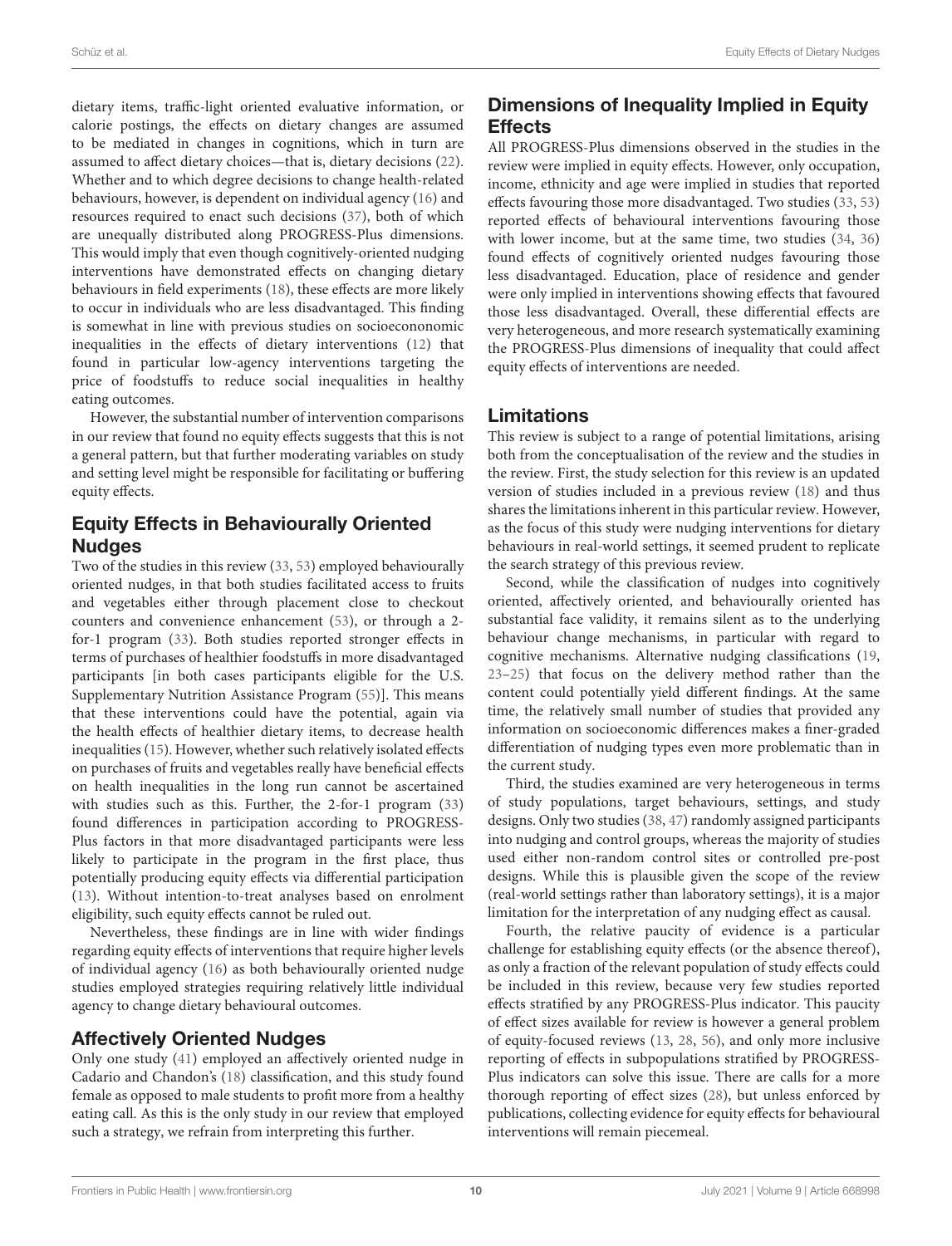#### Future Research

There are several avenues for future research based on the current review. First, the majority of studies reviewed did not report effect sizes stratified by any indicator of social inequality. This is a substantial problem for examining such equity effects, and future studies on nudging interventions [or, more broadly, on any behaviour change intervention; [\(56\)](#page-12-12)] should routinely report such potential differences. With an increasing evidence base for equity effects of dietary nudging interventions, a more thorough and updated version of the current review could be conducted to allow for a more precise estimation of equity effects of nudging. Second, it needs to be examined whether classifying nudges according to different typologies [e.g., [\(19,](#page-11-9) [24,](#page-11-14) [54\)](#page-12-10)] would yield similar findings. Further examination of nudging equity effects on different intervention levels [from targeting the individual to meso- and macro-level interventions; [\(57\)](#page-12-13)] could further yield additional information on which nudging interventions are most likely to produce differential effects according to socioeconomic position. Further, a more thorough classification of the mediating processes underlying nudging effects would allow a finer-grained examination of the mechanisms underlying equity effects of nudging interventions.

#### Implications and Conclusions

The main implication of the current review is that nudging interventions for dietary behaviours might be subject to similar differences in their effects as conventional interventions to change dietary behaviours [\(12\)](#page-11-3), namely that particularly those nudges that rely on providing information are more likely to disproportionally benefit less disadvantaged participants, both individuals and groups. At the same time, low-agency [\(16\)](#page-11-6) nudging interventions that focus on facilitating behaviour are more likely to benefit more disadvantaged populations [\(12\)](#page-11-3). Practical implications include that both health promotion professionals and health policy makers might consider the potential of low-agency interventions, potentially those that combine behaviourally oriented nudges with price incentives to reduce socioeconomic and sociodemographic differences in nutritional behaviours.

#### **REFERENCES**

- <span id="page-10-0"></span>1. Stanaway JD, Afshin A, Gakidou E, Lim SS, Abate D, Abate KH, et al. Global, regional, and national comparative risk assessment of 84 behavioural, environmental and occupational, and metabolic risks or clusters of risks for 195 countries and territories, 1990–2017: a systematic analysis for the Global Burden of Disease Study 2017. Lancet. (2018) 392:1923– 94. doi: [10.1016/S0140-6736\(18\)32225-6](https://doi.org/10.1016/S0140-6736(18)32225-6)
- <span id="page-10-1"></span>2. World Health Organization. The Top 10 Causes of Death. Geneva: World Health Organization (2018)
- <span id="page-10-2"></span>3. Giskes K, Avendano M, Brug J, Kunst AE. A systematic review of studies on socioeconomic inequalities in dietary intakes associated with weight gain and overweight/obesity conducted among European adults. Obes Rev. (2010) 11:413–29. doi: [10.1111/j.1467-789X.2009.00658.x](https://doi.org/10.1111/j.1467-789X.2009.00658.x)
- <span id="page-10-3"></span>4. Livingstone KM, Olstad DL, Leech RM, Ball K, Meertens B, Potter J, et al. Socioeconomic inequities in diet quality and nutrient intakes among

However, and most importantly, more research on equity effects in health intervention research and its underlying mechanisms is dearly needed to eventually design effective public health interventions that can improve dietary behaviours for public health.

#### DATA AVAILABILITY STATEMENT

The original contributions presented in the study are included in the article/**[Supplementary Material](#page-10-8)**, further inquiries can be directed to the corresponding author/s.

# AUTHOR CONTRIBUTIONS

BS: conceived of the study, conceptualised study protocol, contributed to data collection, analysed data, and wrote first manuscript draft. HM: contributed to study protocol, organised data collection, analysed data, and edited manuscript. LH: contributed to study protocol, data interpretation, and edited manuscript. JM: contributed to study concept, contributed to study protocol, contributed to data interpretation, edited manuscript. All authors contributed to the article and approved the submitted version.

#### <span id="page-10-9"></span>ACKNOWLEDGMENTS

The generosity of Romain Cadario and Pierre Chandon in sharing the data and extraction protocol from their 2019 review is greatly acknowledged. The authors would like to thank Kübra Çanakçi for her assistance with data extraction and the review protocol.

#### SUPPLEMENTARY MATERIAL

<span id="page-10-8"></span>The Supplementary Material for this article can be found [online at: https://www.frontiersin.org/articles/10.3389/fpubh.](https://www.frontiersin.org/articles/10.3389/fpubh.2021.668998/full#supplementary-material) 2021.668998/full#supplementary-material

Data Sheet 1 | Search terms.

Data Sheet 2 | Risk of bias (ROBINS-I).

Australian adults: findings from a nationally representative cross-sectional study. Nutrients. (2017) 9:1092. doi: [10.3390/nu9101092](https://doi.org/10.3390/nu9101092)

- <span id="page-10-4"></span>5. Yau A, Adams J, Monsivais P. Time trends in adherence to UK dietary recommendations and associated sociodemographic inequalities, 1986– 2012: a repeated cross-sectional analysis. Eur J Clin Nutr. (2019) 73:997– 1005. doi: [10.1038/s41430-018-0347-z](https://doi.org/10.1038/s41430-018-0347-z)
- <span id="page-10-5"></span>6. Petrovic D, de Mestral C, Bochud M, Bartley M, Kivimäki M, Vineis P, et al. The contribution of health behaviors to socioeconomic inequalities in health: a systematic review. Prev Med. (2018) 113:15–31. doi: [10.1016/j.ypmed.2018.05.003](https://doi.org/10.1016/j.ypmed.2018.05.003)
- <span id="page-10-6"></span>7. Darmon N, Drewnowski A. Contribution of food prices and diet cost to socioeconomic disparities in diet quality and health: a systematic review and analysis. Nutr Rev. (2015) 73:643–60. doi: [10.1093/nutrit/nuv027](https://doi.org/10.1093/nutrit/nuv027)
- <span id="page-10-7"></span>8. Adams RJ, Piantadosi C, Ettridge K, Miller C, Wilson C, Tucker G, et al. Functional health literacy mediates the relationship between socioeconomic status, perceptions and lifestyle behaviors related to cancer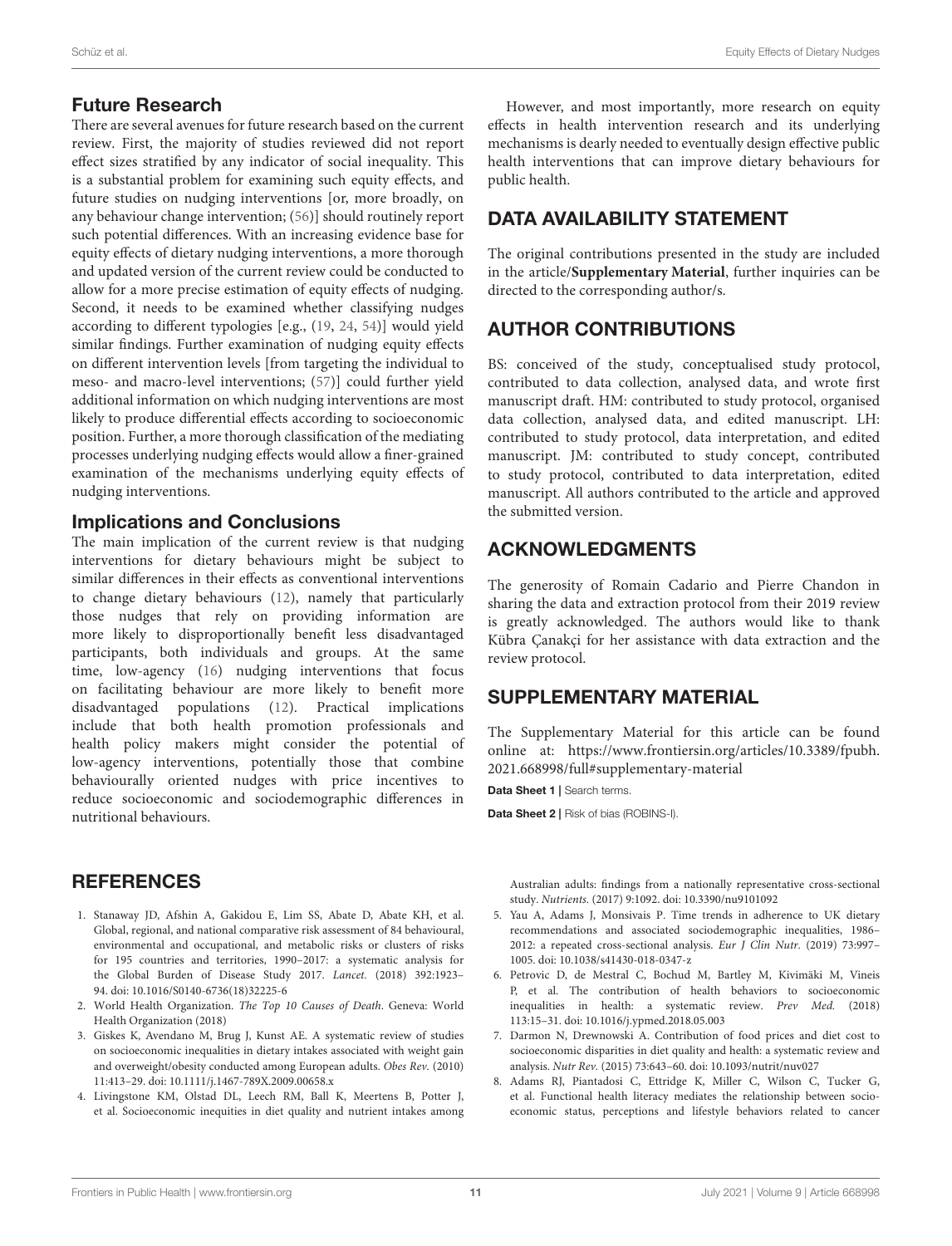risk in an Australian population. Patient Educ Couns. (2013) 91:206– 12. doi: [10.1016/j.pec.2012.12.001](https://doi.org/10.1016/j.pec.2012.12.001)

- <span id="page-11-0"></span>9. Maguire ER, Burgoine T, Monsivais P. Area deprivation and the food environment over time: A repeated cross-sectional study on takeaway outlet density and supermarket presence in Norfolk, UK, 1990–2008. Health Place. (2015) 33:142–7. doi: [10.1016/j.healthplace.2015.02.012](https://doi.org/10.1016/j.healthplace.2015.02.012)
- <span id="page-11-1"></span>10. Li AS-W, Figg G, Schüz B. Socioeconomic status and the prediction of health promoting dietary behaviours: a systematic review and meta-analysis based on the Theory of Planned Behaviour. Appl Psychol Health and Well-Being. (2019) 11:382–406. doi: [10.1111/aphw.12154](https://doi.org/10.1111/aphw.12154)
- <span id="page-11-2"></span>11. Ball K, Crawford D, Mishra G. Socio-economic inequalities in women's fruit and vegetable intakes: a multilevel study of individual, social and environmental mediators. Public Health Nutr. (2006) 9:623–30. doi: [10.1079/PHN2005897](https://doi.org/10.1079/PHN2005897)
- <span id="page-11-3"></span>12. McGill R, Anwar E, Orton L, Bromley H, Lloyd-Williams F, O'Flaherty M, et al. Are interventions to promote healthy eating equally effective for all? Systematic review of socioeconomic inequalities in impact. BMC Public Health. (2015) 15:457. doi: [10.1186/s12889-015-2162-y](https://doi.org/10.1186/s12889-015-2162-y)
- <span id="page-11-5"></span>13. Lehne G, Voelcker-Rehage C, Meyer J, Bammann K, Gansefort D, Brüchert T, et al. Equity impact assessment of interventions to promote physical activity among older adults: a logic model framework. Int J Environ Res Public Health. (2019) 16:420. doi: [10.3390/ijerph16030420](https://doi.org/10.3390/ijerph16030420)
- <span id="page-11-51"></span>14. Lorenc T, Oliver K. Adverse effects of public health interventions: a conceptual framework. J Epidemiol Commun Health. (2014) 68:288– 90. doi: [10.1136/jech-2013-203118](https://doi.org/10.1136/jech-2013-203118)
- <span id="page-11-37"></span><span id="page-11-35"></span><span id="page-11-4"></span>15. Welch V, Petticrew M, O'Neill J, Waters E, Armstrong R, Bhutta ZA, et al. Health equity: evidence synthesis and knowledge translation methods. Syst Rev. (2013) 2:43. doi: [10.1186/2046-4053-2-43](https://doi.org/10.1186/2046-4053-2-43)
- <span id="page-11-6"></span>16. Adams J, Mytton O, White M, Monsivais P. Why are some population interventions for diet and obesity more equitable and effective than others? the role of individual agency. PLoS Med. (2016) 13:e1001990. doi: [10.1371/journal.pmed.1001990](https://doi.org/10.1371/journal.pmed.1001990)
- <span id="page-11-7"></span>17. Hertwig R, Grüne-Yanoff T. Nudging and boosting: steering or empowering good decisions. Perspect Psychol Sci. (2017) 12:973–86. doi: [10.1177/1745691617702496](https://doi.org/10.1177/1745691617702496)
- <span id="page-11-8"></span>18. Cadario R, Chandon P. Which healthy eating nudges work best? A meta-analysis of field experiments. Mark Sci. (2018) 39459–665. doi: [10.2139/ssrn.3090829](https://doi.org/10.2139/ssrn.3090829)
- <span id="page-11-9"></span>19. Hollands GJ, Bignardi G, Johnston M, Kelly MP, Ogilvie D, Petticrew M, et al. The TIPPME intervention typology for changing environments to change behaviour. Nat Hum Behav. (2017) 1:0140. doi: [10.1038/s41562-017-0140](https://doi.org/10.1038/s41562-017-0140)
- <span id="page-11-10"></span>20. Marchiori DR, Adriaanse MA, De Ridder DTD. Unresolved questions in nudging research: putting the psychology back in nudging. Soc Pers Psychol Compass. (2017) 11:e12297. doi: [10.1111/spc3.12297](https://doi.org/10.1111/spc3.12297)
- <span id="page-11-11"></span>21. Cheung TTL, Gillebaart M, Kroese FM, Marchiori D, Fennis BM, De Ridder DTD. Cueing healthier alternatives for take-away: a field experiment on the effects of (disclosing) three nudges on food choices. BMC Public Health. (2019) 19:974. doi: [10.1186/s12889-019-7323-y](https://doi.org/10.1186/s12889-019-7323-y)
- <span id="page-11-12"></span>22. Arno A, Thomas S. The efficacy of nudge theory strategies in influencing adult dietary behaviour: a systematic review and meta-analysis. BMC Public Health. (2016) 16:676. doi: [10.1186/s12889-016-3272-x](https://doi.org/10.1186/s12889-016-3272-x)
- <span id="page-11-15"></span>23. Bauer JM, Reisch LA. Behavioural insights and (un)healthy dietary choices: a review of current evidence. J Consum Policy. (2019) 42:3– 45. doi: [10.1007/s10603-018-9387-y](https://doi.org/10.1007/s10603-018-9387-y)
- <span id="page-11-14"></span>24. Münscher R, Vetter M, Scheuerle T. A review and taxonomy of choice architecture techniques. J Behav Decis Making. (2016) 29:511– 24. doi: [10.1002/bdm.1897](https://doi.org/10.1002/bdm.1897)
- <span id="page-11-13"></span>25. Perry C, Chhatralia K, Damesick D, Hobden S, Volpe L. Behavioural Insights in Health Care: Nudging to Reduce Inefficiency and Waste. London, UK: The Health Foundation (2015).
- <span id="page-11-16"></span>26. Hansen PG, Skov LR, Skov KL. Making healthy choices easier: regulation versus nudging. Annu Rev Public Health. (2016) 37:237–51. doi: [10.1146/annurev-publhealth-032315-021537](https://doi.org/10.1146/annurev-publhealth-032315-021537)
- <span id="page-11-17"></span>27. O'Neill J, Tabish H, Welch V, Petticrew M, Pottie K, Clarke M, et al. Applying an equity lens to interventions: using PROGRESS ensures consideration of socially stratifying factors to illuminate inequities in health. J Clin Epidemiol. (2014) 67:56–64. doi: [10.1016/j.jclinepi.2013.08.005](https://doi.org/10.1016/j.jclinepi.2013.08.005)
- <span id="page-11-18"></span>28. Welch V, Petticrew M, Petkovic J, Moher D, Waters E, White H, et al. Extending the PRISMA statement to equity-focused systematic reviews (PRISMA-E 2012): Explanation and elaboration. J Clin Epidemiol. (2016) 70:68–89. doi: [10.1016/j.jclinepi.2015.09.001](https://doi.org/10.1016/j.jclinepi.2015.09.001)
- <span id="page-11-19"></span>29. Gerber AS, Green DP. Field Experiments and Natural Experiments. In: The Oxford Handbook of Political Science. Oxford: Oxford University Press (2013).
- <span id="page-11-20"></span>30. König LM, Renner B. Boosting healthy food choices by meal colour variety: results from two experiments and a just-in-time Ecological Momentary Intervention. BMC Public Health. (2019) 19:975. doi: [10.1186/s12889-019-7306-z](https://doi.org/10.1186/s12889-019-7306-z)
- <span id="page-11-21"></span>31. Joyner MA, Kim S, Gearhardt AN. Investigating an incentive-sensitization model of eating behavior: impact of a simulated fast-food laboratory. Clin Psychol Sci. (2017) 5:1014–26. doi: [10.1177/2167702617718828](https://doi.org/10.1177/2167702617718828)
- <span id="page-11-22"></span>32. Moher D, Liberati A, Tetzlaff J, Altman DG, Altman D, Antes G, et al. Preferred reporting items for systematic reviews and meta-analyses: the PRISMA statement. PLoS Med. (2009) 6:e1000097. doi: [10.1371/journal.pmed.1000097](https://doi.org/10.1371/journal.pmed.1000097)
- <span id="page-11-23"></span>33. Polacsek M, Moran A, Thorndike AN, Boulos R, Franckle RL, Greene JC, et al. A Supermarket double-dollar incentive program increases purchases of fresh fruits and vegetables among low-income families with children: the healthy double study. J Nutr Educ Behav. (2018) 50:217– 28.e1. doi: [10.1016/j.jneb.2017.09.013](https://doi.org/10.1016/j.jneb.2017.09.013)
- <span id="page-11-38"></span>34. Auchincloss AH, Mallya GG, Leonberg BL, Ricchezza A, Glanz K, Schwarz DF. Customer responses to mandatory menu labeling at full-service restaurants. Am J Prev Med. (2013) 45:710–9. doi: [10.1016/j.amepre.2013.07.014](https://doi.org/10.1016/j.amepre.2013.07.014)
- <span id="page-11-50"></span><span id="page-11-36"></span><span id="page-11-34"></span><span id="page-11-33"></span><span id="page-11-32"></span><span id="page-11-31"></span><span id="page-11-30"></span><span id="page-11-29"></span><span id="page-11-28"></span><span id="page-11-27"></span><span id="page-11-26"></span><span id="page-11-25"></span><span id="page-11-24"></span>35. Bauer JM, Bietz S, Rauber J, Reisch LA. Nudging healthier food choices in a cafeteria setting: a sequential multi-intervention field study. Appetite. (2021) 160:105106. doi: [10.1016/j.appet.2021.105106](https://doi.org/10.1016/j.appet.2021.105106)
- <span id="page-11-41"></span>36. Bollinger B, Leslie P, Sorensen A. Calorie posting in chain restaurants. Am Econ J Econ Policy. (2011) 3:91–128. doi: [10.1257/pol.3.1.91](https://doi.org/10.1257/pol.3.1.91)
- <span id="page-11-44"></span>37. Cawley J, Susskind A, Willage B. The impact of information disclosure on consumer behavior: evidence from a randomized field experiment of calorie labels on restaurant menus. J Policy Anal Manage. (2020) 39:1020– 42. doi: [10.1002/pam.22219](https://doi.org/10.1002/pam.22219)
- <span id="page-11-42"></span>38. Crockett RA, Jebb SA, Hankins M, Marteau TM. The impact of nutritional labels and socioeconomic status on energy intake. An experimental field study. Appetite. (2014) 81:12–9. doi: [10.1016/j.appet.2014.05.024](https://doi.org/10.1016/j.appet.2014.05.024)
- <span id="page-11-45"></span>39. Elbel B, Kersh R, Brescoll VL, Dixon LB. Calorie labeling and food choices: a first look at the effects on low-income people in New York City. Health Aff. (2009) 28:w1110–21. doi: [10.1377/hlthaff.28.6.w1110](https://doi.org/10.1377/hlthaff.28.6.w1110)
- <span id="page-11-46"></span>40. Elbel B, Mijanovich T, Dixon LB, Abrams C, Weitzman B, Kersh R, et al. Calorie labeling, fast food purchasing and restaurant visits. Obesity. (2013) 21:2172–9. doi: [10.1002/oby.20550](https://doi.org/10.1002/oby.20550)
- <span id="page-11-39"></span>41. Freedman MR. Point-of-selection nutrition information influences choice of portion size in an all-you-can-eat university dining hall. *J Foodserv Bus Res*. (2011) 14:86–98. doi: [10.1080/15378020.2011.548228](https://doi.org/10.1080/15378020.2011.548228)
- <span id="page-11-47"></span>42. Krieger JW, Chan NL, Saelens BE, Ta ML, Solet D, Fleming DW. Menu labeling regulations and calories purchased at chain restaurants. Am J Prev Med. (2013) 44:595–604. doi: [10.1016/j.amepre.2013.01.031](https://doi.org/10.1016/j.amepre.2013.01.031)
- <span id="page-11-43"></span>43. Levy DE, Riis J, Sonnenberg LM, Barraclough SJ, Thorndike AN. Food choices of minority and low-income employees: a cafeteria intervention. Am J Prev Med. [\(2012\) 43:240–8. doi: 10.1016/j.amepre.2012.](https://doi.org/10.1016/j.amepre.2012.05.004) 05.004
- <span id="page-11-49"></span>44. Mistura M, Fetterly N, Rhodes RE, Tomlin D, Naylor P-J. Examining the efficacy of a 'Feasible' nudge intervention to increase the purchase of vegetables by first year university students (17–19 years of age) in British Columbia: a pilot study. Nutrients. [\(2019\) 11:1786. doi: 10.3390/nu110](https://doi.org/10.3390/nu11081786) 81786
- <span id="page-11-48"></span>45. Oliveira RC, Fernandes AC, da Costa Proença RP, Hartwell H, Rodrigues VM, Colussi CF, et al. Menu labelling and healthy food choices: a randomised controlled trial. Br Food J. (2018) 120:788–803. doi: [10.1108/BFJ-04-2017-0248](https://doi.org/10.1108/BFJ-04-2017-0248)
- <span id="page-11-40"></span>46. Salmivaara L, Lankoski L. Promoting sustainable consumer behaviour through the activation of injunctive social norms: a field experiment in 19 workplace restaurants. Organ Environ. (2019). doi: [10.1177/1086026619831651.](https://doi.org/10.1177/1086026619831651) [Epub ahead of print].